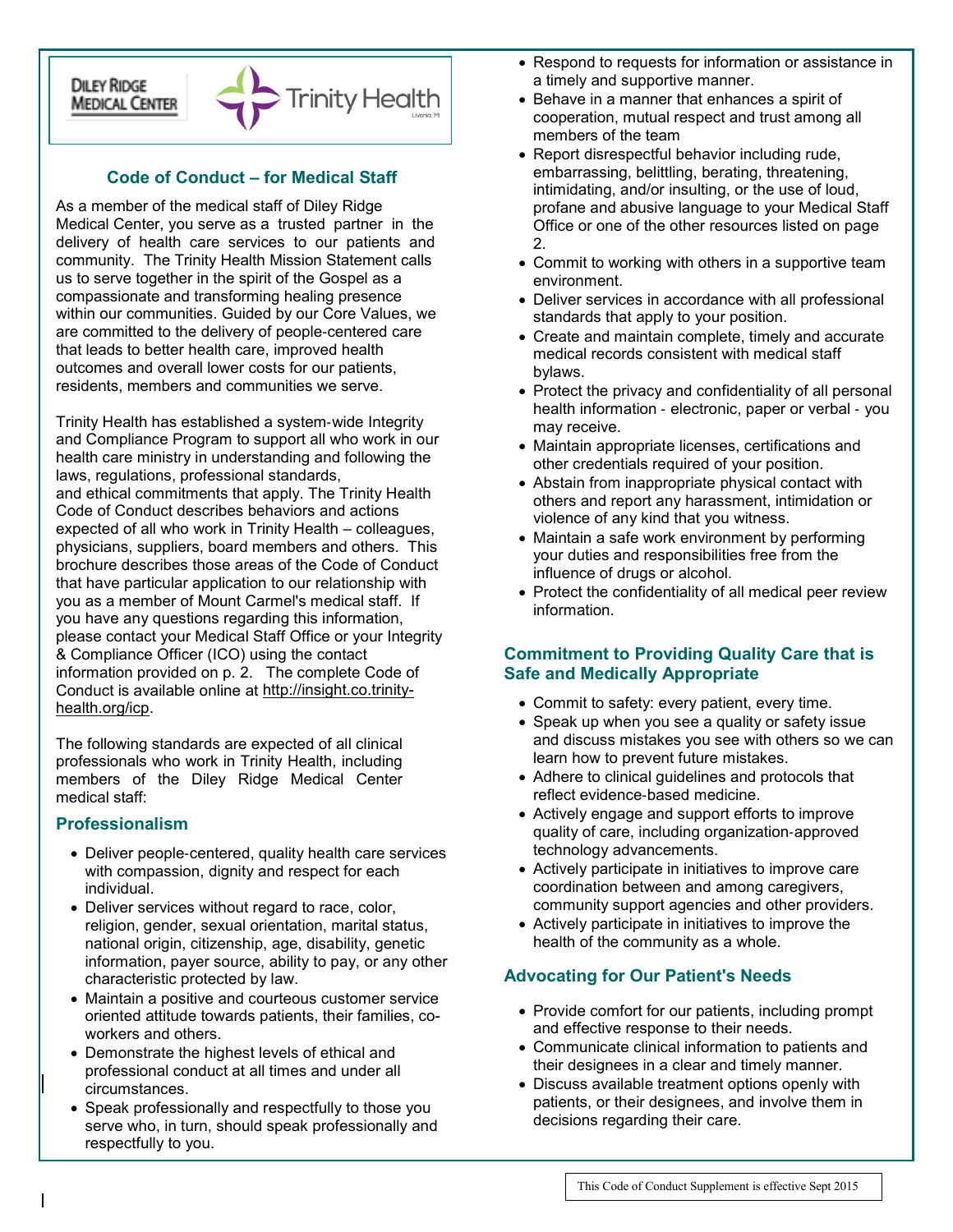- Provide care to all patients who arrive at your facility in an emergency, as defined by law, regardless of their ability to pay or source of payment.
- Clearly explain the outcome of any treatment or procedure to patients, or their designees, especially when outcomes differ significantly from expected results.
- Respect patient advance directives.
- Address ethical conflicts that may arise in patient care, including end‐of‐life issues, by consulting Mount Carmel's system ethicist in Mission Services.
- Provide care that is consistent with the Ethical and Religious Directives for Catholic Health Care Services.

## **Stewardship of Resources**

- Properly use and protect all resources including materials and supplies, equipment, staff time and financial assets.
- Respect the environment and follow your organization's policies for the handling and disposal of hazardous materials and infectious waste.
- Operate in a manner consistent with Mount Carmel's charitable purpose. Tax regulations prohibit the improper use of Diley Ridge Medical Center assets to benefit individuals, including Medical Staff members who are in a position to exercise significant influence over the business activities of the organization.

# **Corporate Citizenship**

- Act with honesty and integrity in all activities.
- Actively participate in training programs offered by Mount Carmel.
- Follow Mount Carmel's policies requiring the disclosure of outside activities or relationships that could represent a conflict of interest with your medical staff role and any other responsibilities.
- Follow all requirements of Medicare, Medicaid, other federal and state health care programs, as well as those of commercial insurance companies and other third‐party payers. These requirements generally involve:
	- o Delivering high‐quality, medically necessary and appropriate services.
	- o Creating and maintaining complete and accurate medical records.
	- o Submitting complete and accurate claims for services provided.
	- o Protecting the privacy and security of health information we collect.
- Conduct all medical research activities consistent with the highest standards of ethics and integrity and in accordance with all federal and state laws and regulations, and Mount Carmel's Institutional Review Board policies.
- Be aware that the offer or exchange of money, goods, or any other thing of value in return for the

referral of patients is strictly prohibited by federal and state laws and by Diley Ridge • **Medicabolicies.** 

Immediately notify your Medical Staff Office if notified you have been excluded or debarred from participation in federal or state healthcare programs. Diley Ridge Medical Center is prohibited from submitting any claim for services ordered, prescribed or provided by individuals or organizations excluded from participation in federal health care programs.

### **Where to Find Help**

If you have a question or concern about possible violations of law, regulation or the Code of Conduct you are encouraged to seek answers by contacting one of the following resources:

- Your Vice President of Medical Affairs or Medical Staff Office
- Another member of Mount Carmel's senior management team
- Your Integrity & Compliance Officer at 614-546-4294 or IntegrityOfficer@mchs.com
- The Trinity Health Integrity and Compliance Line at 1-866-477-4661 or you may file a written report online at [www.mycompliancereport.com](http://www.mycompliancereport.com/) using access code "THO."

# **Thank You!**

We appreciate your taking time to review this information and your commitment to carrying out the Mission of Diley Ridge Medical Center with the highest standards of ethical behavior. Your dedication and support is critical to this important effort.

> **Cheryl Piatka** Integrity and Compliance Officer 546-4294

> > **Christie Santa-Emma** Privacy Officer 546-3284

**Tom Enneking** Information Security Officer 546-3668